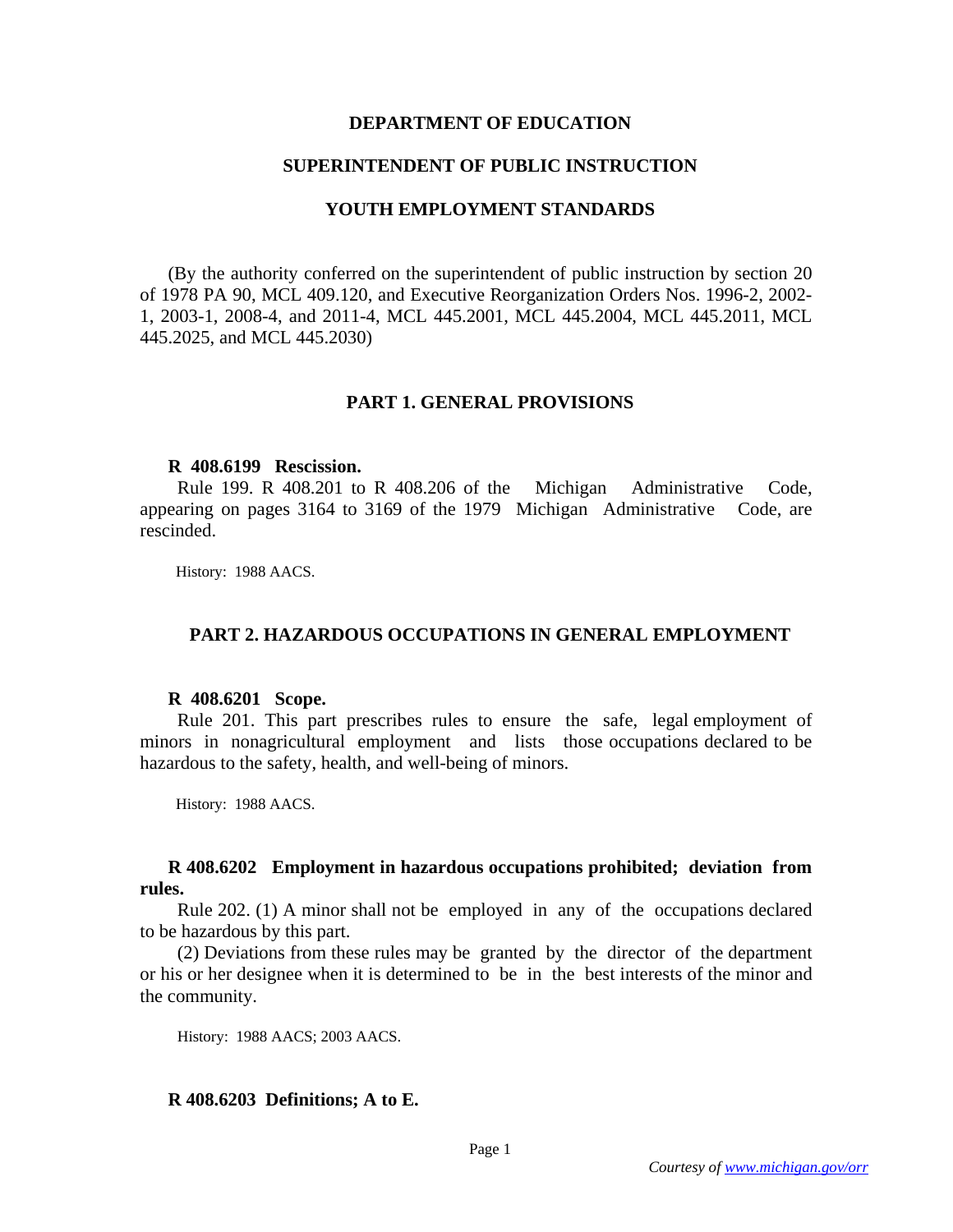Rule 203. As used in this part:

(a) "Act" means 1978 PA 90, MCL 409.101 et seq.

(b) "Clay construction products" means all of the following:

(i) Brick.

(ii) Hollow structural tile.

(iii) Sewer pipe and kindred products.

(iv) Refractories.

(v) Other clay products, such as any of the following:

(A) Architectural terra cotta.

(B) Glazed structural tile.

(C) Roofing tile.

(D) Stove lining.

(E) Chimney pipes and tops.

(F) Wall coping.

(G) Drain tile.

(c) "Confined space" means an enclosed area which does not have a natural or mechanically induced supply of fresh air, including all of the following:

 $(A)$  A bin.

(B) A tank.

(C) A vessel.

(D) A vault.

(E) A well.

 (d) "Construction operation" means the work designated in subsector 233 - building, developing, and general contracting, subsector 234 - heavy construction, and subsector 235 - special trade contractors, of the 1997 North American industry classification system (NAICS) manual, which are adopted by reference. Subsector 233 - building, developing, and general contracting, subsector 234 - heavy construction, and subsector 235 - special trade contractors, of the 1997 NAICS manual are available for inspection at www.census.gov/eos/www/naics/reference\_files\_tools/1997/sec23.htm, and are available for inspection at, and for distribution at no charge from, the Michigan Department of Education, Office of Career and Technical Education, 608 W. Allegan Street, P.O. Box 30712, Lansing, MI 48909.

(e) "Crane" means a power-driven machine which is for lifting and lowering a load and moving it horizontally and in which the hoisting mechanism is an integral part of the machine.

(f) "Derrick" means a power-driven apparatus consisting of a mast or equivalent members held at the top by guys and braces, with or without a boom, for use with a hoisting mechanism and operating ropes.

(g) "Department" means the department of education.

(h) "Director" means the director of the department or his or her authorized representative.

(i) "Elevator" means any power-driven hoisting or lowering mechanism equipped with a car or platform which moves in guides in a substantially vertical direction. This includes both passenger and freight elevators, but does not include dumbwaiters.

(j) "Employ" means engage, permit, or allow to work.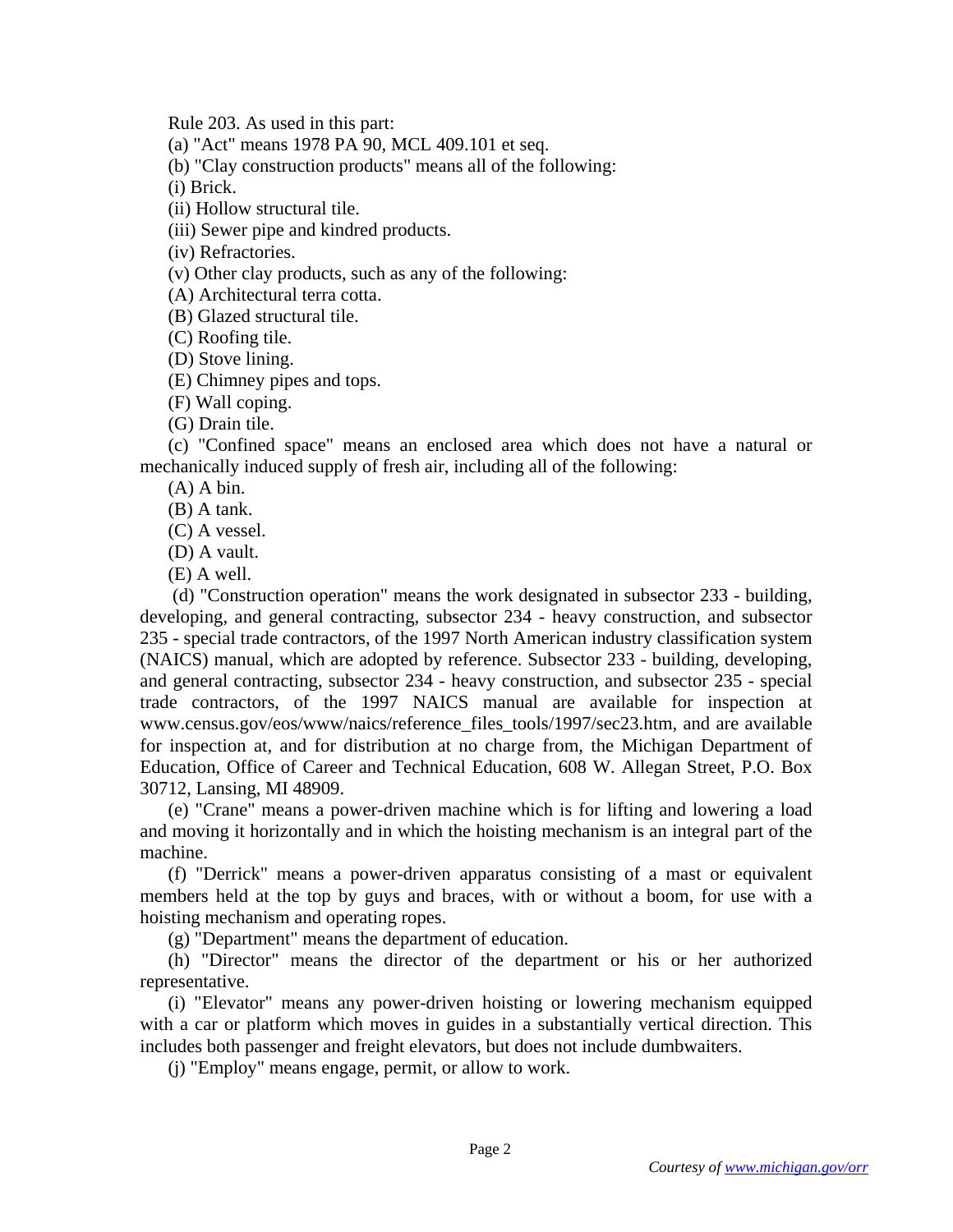(k) "Employer" means a person, firm, or corporation which employs a minor and includes the state or a political subdivision of the state, an agency or instrumentality of the state, and an agent of an employer.

(l) "Exempt" means employment or services performed that are not covered by these rules.

(m) "Explosives" or "articles containing explosive components" means any chemical compound, mixture, or device, the primary purpose of which is to function by explosion; that is, substantially instantaneous decomposition with the release of heat and gas. Explosives include, but are not limited to, all of the following:

(i) Ammunition.

- (ii) Black powder.
- (iii) Blasting caps.
- (iv) Blasting agents.
- (v) Fulminate of mercury.
- (vi) Fireworks.
- (vii) Detonating primers.
- (viii) Dynamite.
- (ix) Lead azide.
- (x) Nitroglycerin.
- (xi) Picric acid.
- (xii) Smokeless powder.

History: 1988 AACS; 2003 AACS; 2006 AACS; 2015 AACS.

# **R 408.6204 Definitions; H to O.**

Rule 204. As used in this part:

(a) "Hazardous substances" means a contaminant, substance, or mixture of substances which is toxic, corrosive, an irritant, a strong sensitizer, or flammable or which generates pressure through decomposition, heat, or other means, if the substance or mixture of substances is capable of causing substantial personal injury, impairment, or substantial illness through absorption, inhalation, or personal contact. The signal word to designate the degree of hazard is "DANGER" as prescribed in R 408.11612 of the Michigan Administrative Code.

(b) "Hoist" means a power-driven apparatus for raising or lowering a load by the application of a pulling force that does not include a car or platform running in guides.

(c) "Low-lift platform truck" means a self-loading truck equipped with a load platform intended primarily for transporting, but not the tiering of, loaded skid platforms.

(d) "Manlift" means a device intended for the conveyance of persons which consists of platforms or brackets mounted on or attached to an endless belt, cable, chain, or similar method of suspension, which operates in a substantially vertical direction, and which is supported by and driven through pulleys, sheaves, or sprockets at the top or bottom.

(e) "Minor" means a person under 18 years of age, but does not include any of the following:

(i) An individual 16 years of age or older who has completed the requirements for graduation from high school.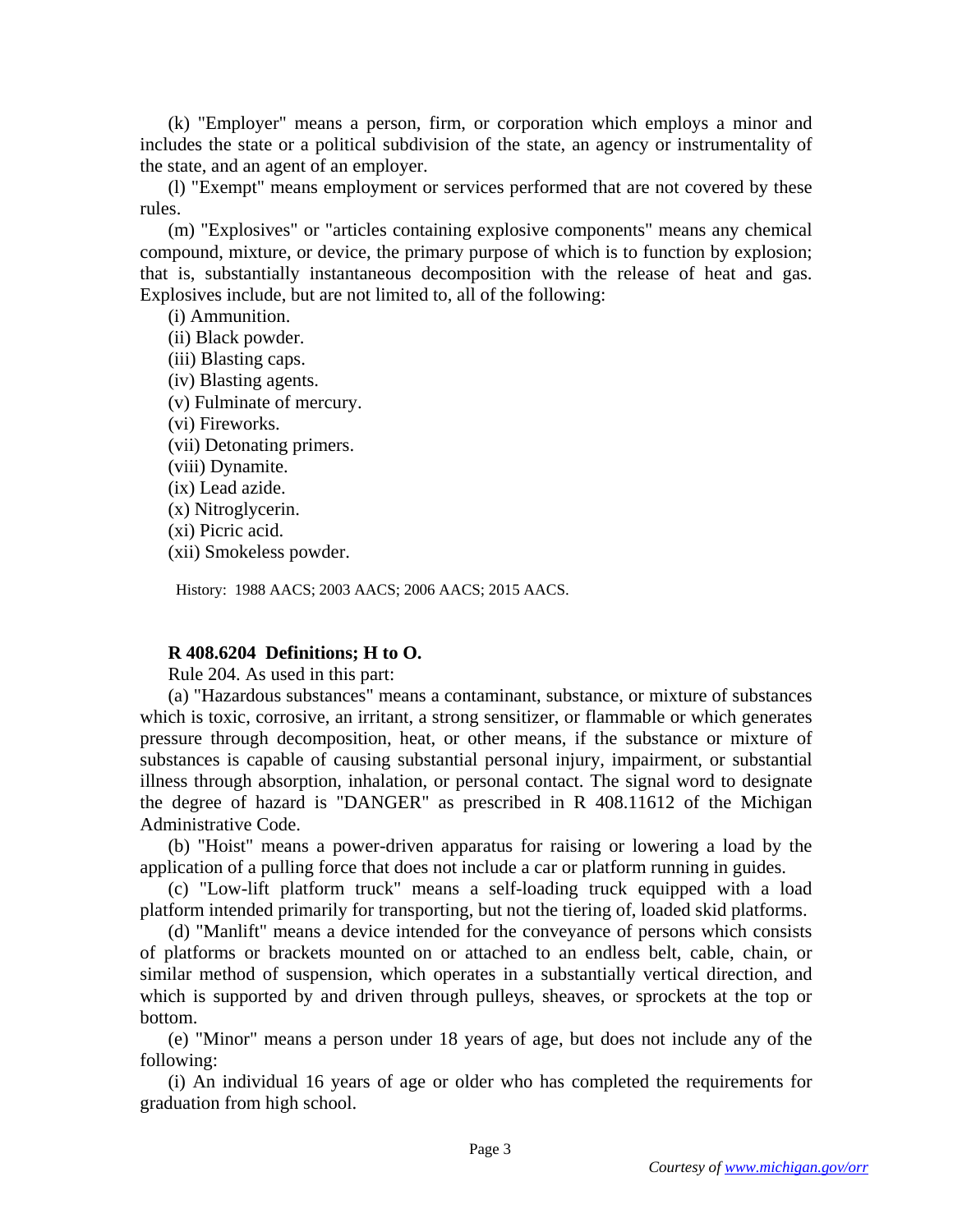(ii) An individual 16 years of age or older who has successfully passed the general educational development test.

(iii) An emancipated individual as defined by section 4 of 1968 PA 293, as amended, MCL 722.4.

(f) "Motorized hand truck" means a truck designed for the transportation of, but not the tiering of, materials that are to be controlled by a walking operator.

(g) "Motor vehicle" means any automobile, truck, truck-tractor, trailer, semitrailer, motorcycle, or similar vehicle propelled or drawn by mechanical power and designed for use as a means of transportation, but does not include any vehicle operated exclusively on rails.

(h) "Occupations in connection with logging" means all work performed in connection with any of the following:

(i) The felling of timber.

(ii) The bucking or converting of timber into any of the following:

(A) Logs.

(B) Poles.

(C) Piles.

(D) Ties.

(E) Bolts.

(F) Pulpwood.

(G) Chemical wood.

(H) Excelsior wood.

(I) Cordwood.

(J) Fence posts.

(K) Similar products.

(iii) The collecting, skidding, yarding, loading, transporting, and unloading of the products specified in paragraph (ii) of this subdivision in connection with logging.

(iv) The constructing, repairing, and maintaining of roads, railroads, flumes, or camps used in connection with logging.

(v) The moving, installing, rigging, and maintenance of machinery or equipment used in logging.

(i) "Occupations in or about slaughtering and meat-packing establishments, rendering plants, or wholesale, retail, or service establishments" means all work performed in or about such establishments in connection with any of the following:

(i) Work on the killing floor, in curing cellars, and in hide cellars.

(ii) Work involving the recovery of lard and oils.

(iii) Work involving the tankage or rendering of any of the following:

(A) Dead animals.

(B) Animal offal.

(C) Animal fats.

(D) Scrap meats.

(E) Blood and bones into stock feeds.

(F) Tallow.

(G) Inedible greases.

(H) Fertilizer ingredients.

(I) Similar products.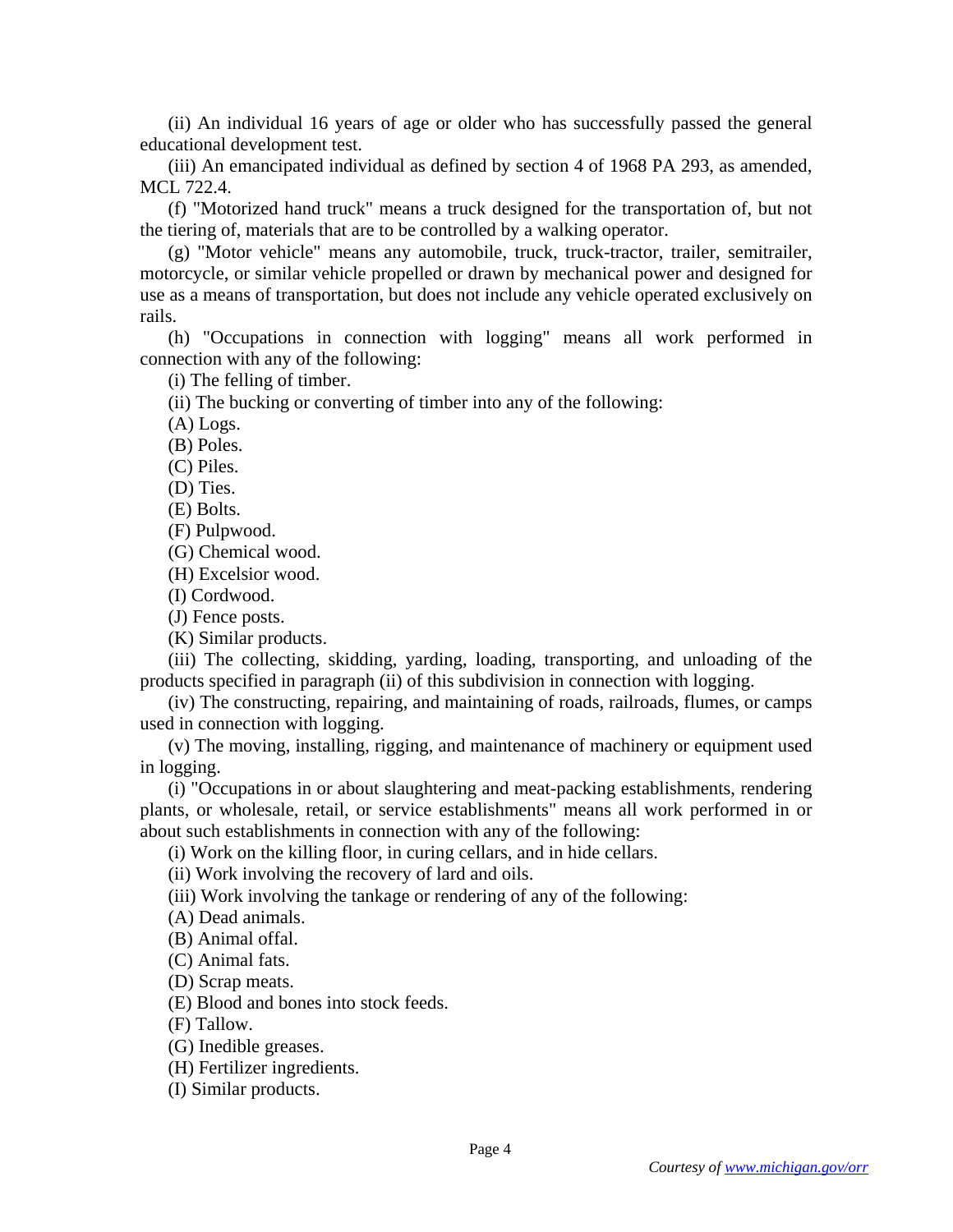(iv) Work involving the operation or feeding of all power-driven meat-processing machines.

(v) Work involving any boning operations.

(vi) Work involving the hand-lifting or hand-carrying of any carcass or half carcass of beef, pork, or horse or any quarter carcass of beef or horse.

(vii) Work involving the pushing or dropping of any suspended carcass, half carcass, or quarter carcass.

(j) "Occupations in the operation of any sawmill, lath mill, shingle, or cooperage stock mill" means all work performed in or about any such mill in connection with any of the following:

(i) Storing of logs and bolts.

(ii) Converting logs or bolts into sawn lumber, laths, shingles, or cooperage stock.

(iii) Storing, drying, and shipping lumber, laths, shingles, cooperage stock, or other products of such mills.

(iv) Other work performed in connection with the operation of any sawmill, lath mill, shingle mill, or cooperage stock mill.

(k) "Operations in and around a mine or quarry" means all work performed at any of the following locations:

(i) Underground in mines or quarries.

(ii) On the surface at underground mines and underground operations.

(iii) At or about placer mining operations.

(iv) At or about bore-hole mining operations.

(v) At or about dredging operations for clay, sand, or gravel.

(vi) In or about all metal mills, washer plants, or grinding mills which reduce the bulk of the extracted minerals.

(vii) At or about any other crushing, grinding, screening, sizing, washing, or cleaning operations performed upon the extracted minerals, except where such operations are performed as a part of a manufacturing process.

(l) "Outside helper" means any individual, other than the driver, whose work includes riding on a motor vehicle outside the cab.

History: 1988 AACS; 2015 AACS.

# **R 408.6205 Definitions; P to W.**

Rule 205. As used in this part:

(a) "Power-driven bakery machines" means any of the following:

(i) Any horizontal or vertical dough mixer.

(ii) Batter mixer.

(iii) Any bread-dividing, bread-rounding, or bread-molding machine.

(iv) Any dough brake or dough sheeter.

(v) Any combination bread-slicing and bread-wrapping machine.

(vi) Any cake-cutting band saw.

(vii) Any cookie machine.

(viii) Any cracker machine.

(b) "Power-driven meat-processing machine" means any of the following:

(i) Meat patty-forming machines.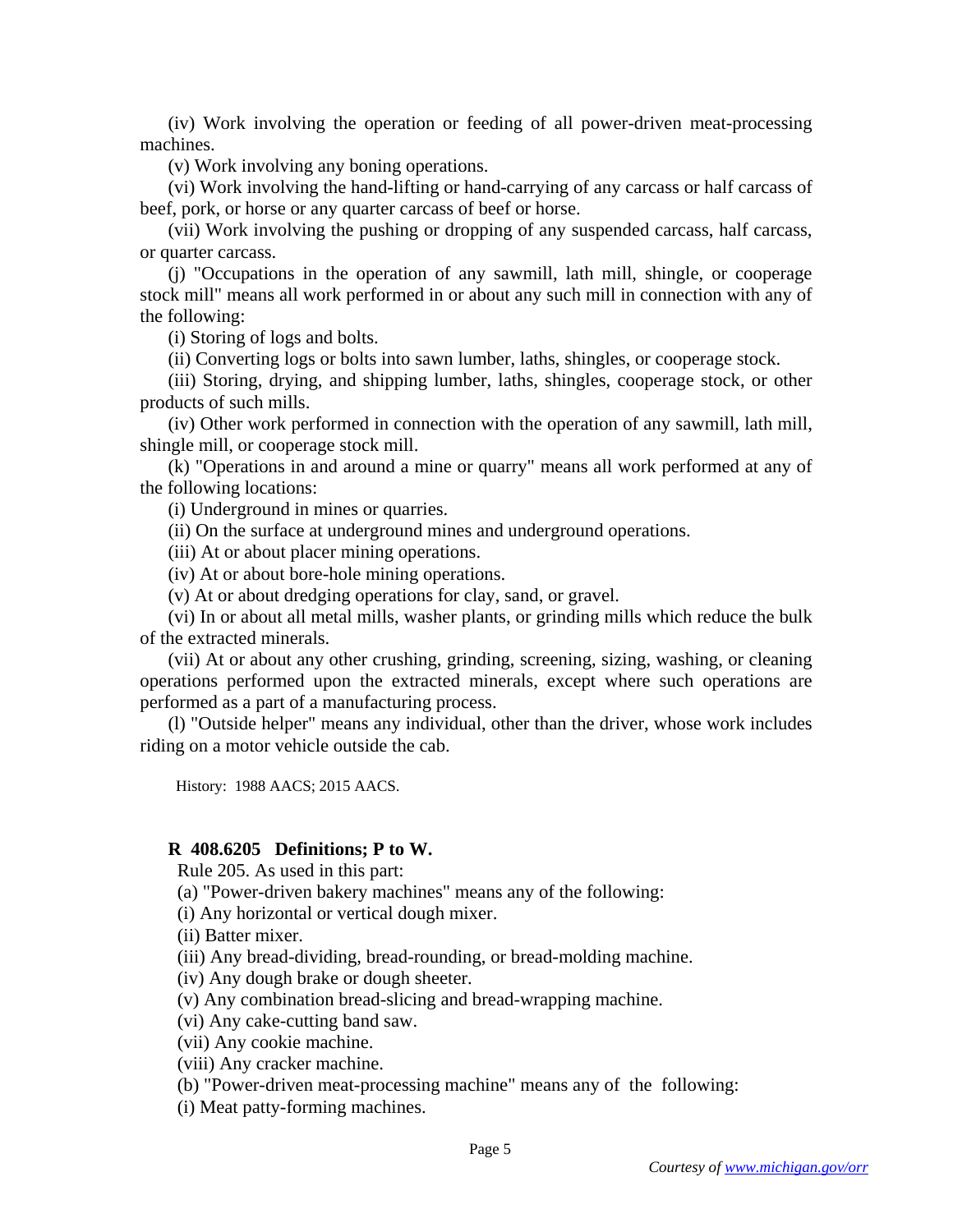(ii) Meat and bone cutting saw, knives, head splitters, and guillotine cutters.

(iii) Snout pullers and jaw pullers.

(iv) Skinning machines and horizontal rotary washing machines.

(v) Casing cleaning machines, such as stripping, crushing, and finishing machines.

(vi) Grinding, mixing, chopping, and hashing machines.

(vii) Presses.

 (c) "Power-driven metal-forming, metal-punching, and metal-shearing machines" means power-driven metalworking machines, other than machine tools, which change the shape of or cut metal by means of tools, such as dies, rolls, or knives which are mounted on rams, plungers, or other moving parts.

 (d) "Power-driven paper products machines" means power-driven machines used in the remanufacture or conversion of paper or pulp into a finished product.

 (e) "Power-driven woodworking machines" means all fixed or portable machines or tools driven by power and used or designed for cutting, shaping, forming, surfacing, nailing, stapling, wire stitching, fastening, or otherwise assembling, pressing, or printing wood or veneer.

 (f) "Power industrial truck" means a mobile, power-driven vehicle used to carry, push, pull, lift, stack, or tier material.

(g) "Respiratory equipment" means any of the following:

(i) A self-contained breathing apparatus.

(ii) A supplied-air respirator.

(iii) An air-purifying respirator.

(iv) A gas mask.

(v) A chemical cartridge respirator.

 (h) "Self-luminous compound" means any mixture of phosphorescent material and radium, mesothorium, or other radioactive element.

 (i) "Silica refractory products" means refractory products produced from raw materials and containing free silica as their main constituent.

 (j) "Wrecking, demolition, and shipbreaking operations" means all work, including cleanup and salvage work, performed at the site of the total or partial razing, demolishing, or dismantling of a building, bridge, steeple, tower, chimney, other structure, or ship or other vessel.

History: 1988 AACS.

### **R 408.6206 Exemptions.**

Rule 206. These rules shall not apply to, or prohibit a minor from engaging in, the following activities or exempt employment:

(a) Employment of a student minor 14 years of age or older by an employer if a written agreement or contract is entered into between the employer and the board of education of the school district in which the student minor is enrolled.

(b) Employment in a business owned and operated by the parent or guardian of a minor.

(c) Employment of a student minor by a school, academy, or college in which a student minor who is 14 years of age or older is enrolled.

(d) Domestic work or chores in connection with private residences.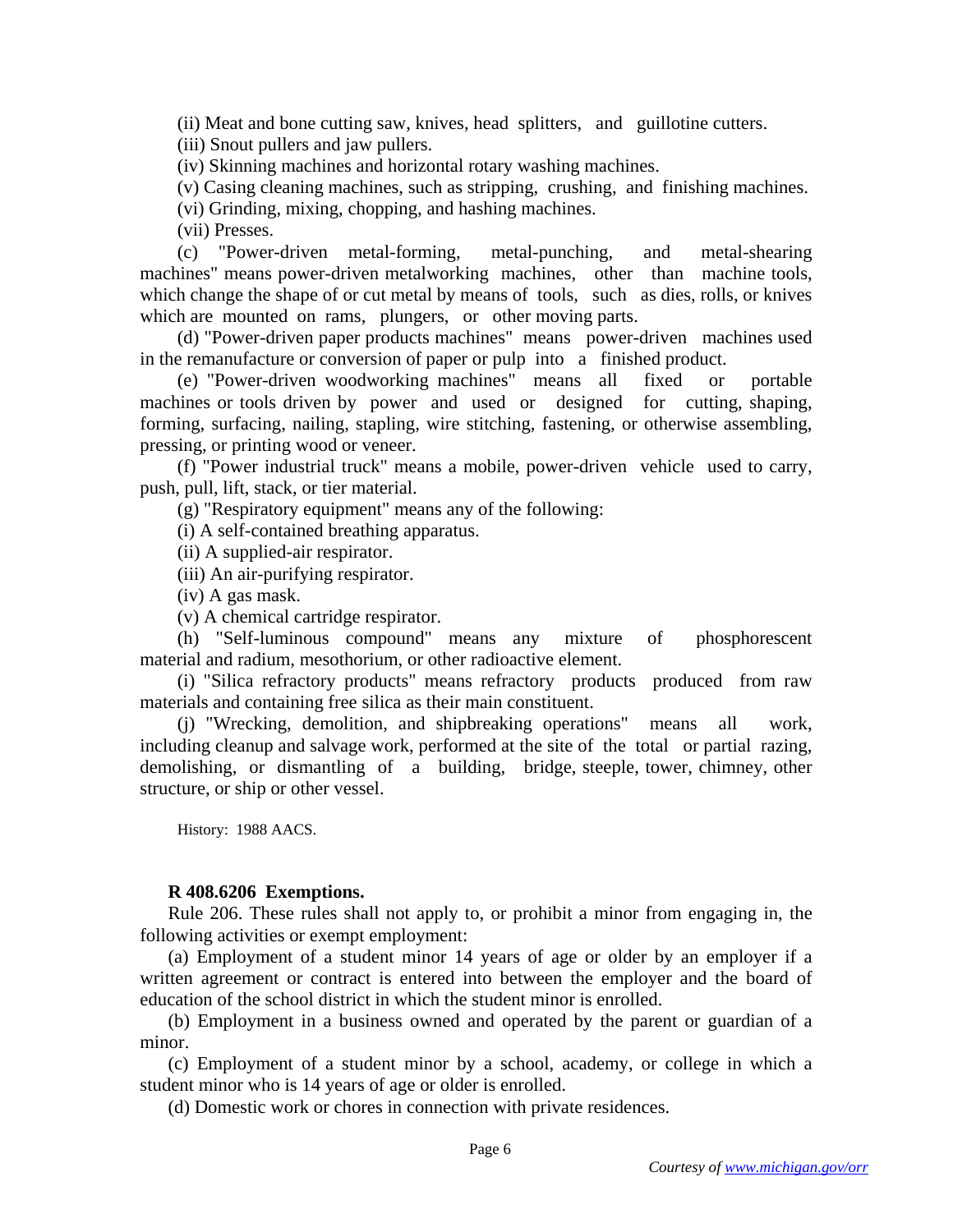(e) Soliciting, distributing, selling, or offering for sale newspapers, magazines, periodicals, or political or advertising matter.

(f) Shoe shining.

(g) Services performed as members of recognized youth-oriented organizations that are engaged in citizenship training and character building, if the services are not intended to replace employees in occupations for which workers are ordinarily paid.

(h) Farm work designated in sector 11-agriculture, forestry, fishing, and hunting, of the 1997 North American industry classification system (NAICS) manual, if the employment is not in violation of a standard established by the department.

 Sector 11 of the 1997 NAICS manual is available for inspection at www.census.gov/eos/www/naics/reference\_files\_tools/1997/sec11.htm, and is available for inspection and for distribution at no charge at the Michigan Department of Education, Office of Career and Technical Education, 608 W. Allegan Street, P.O. Box 30712, Lansing, MI 48909.

(i) Nonhazardous construction work or operations performed as an unpaid volunteer, if the construction work or operations are performed under adult supervision for a charitable housing organization. As used in this subdivision:

(i) "Charitable housing organization" means a nonprofit charitable organization the primary purpose of which is the construction or renovation of residential housing for lowincome individuals.

(ii) "Family income" and "statewide median gross income" mean those terms as defined in section 11 of the state housing development authority act of 1966, 1966 PA 346, MCL 125.1411.

(iii) "Low-income person" means a person with a family income of not more than 60% of the statewide median gross income.

(iv) "Nonhazardous construction work or operations" means construction work or operations that are performed at a construction site of a new or renovated single family home and do not involve the use of power tools, woodworking machinery, or hazardous substances or other activities that would constitute a great risk of serious injury. Activities that would constitute a great risk of serious injury include, but are not limited to, all of the following:

(A) Excavation.

- (B) Highway, bridge, or street construction.
- (C) Wrecking.

(D) Demolition.

(E) New commercial or new multiple residential construction.

History: 1988 AACS; 2006 AACS; 2015 AACS.

### **R 408.6207 Adult supervision of minor employees.**

 Rule 207. A minor shall not be employed subject to the act unless the employer or an employee who is 18 years of age or older provides supervision.

History: 1988 AACS.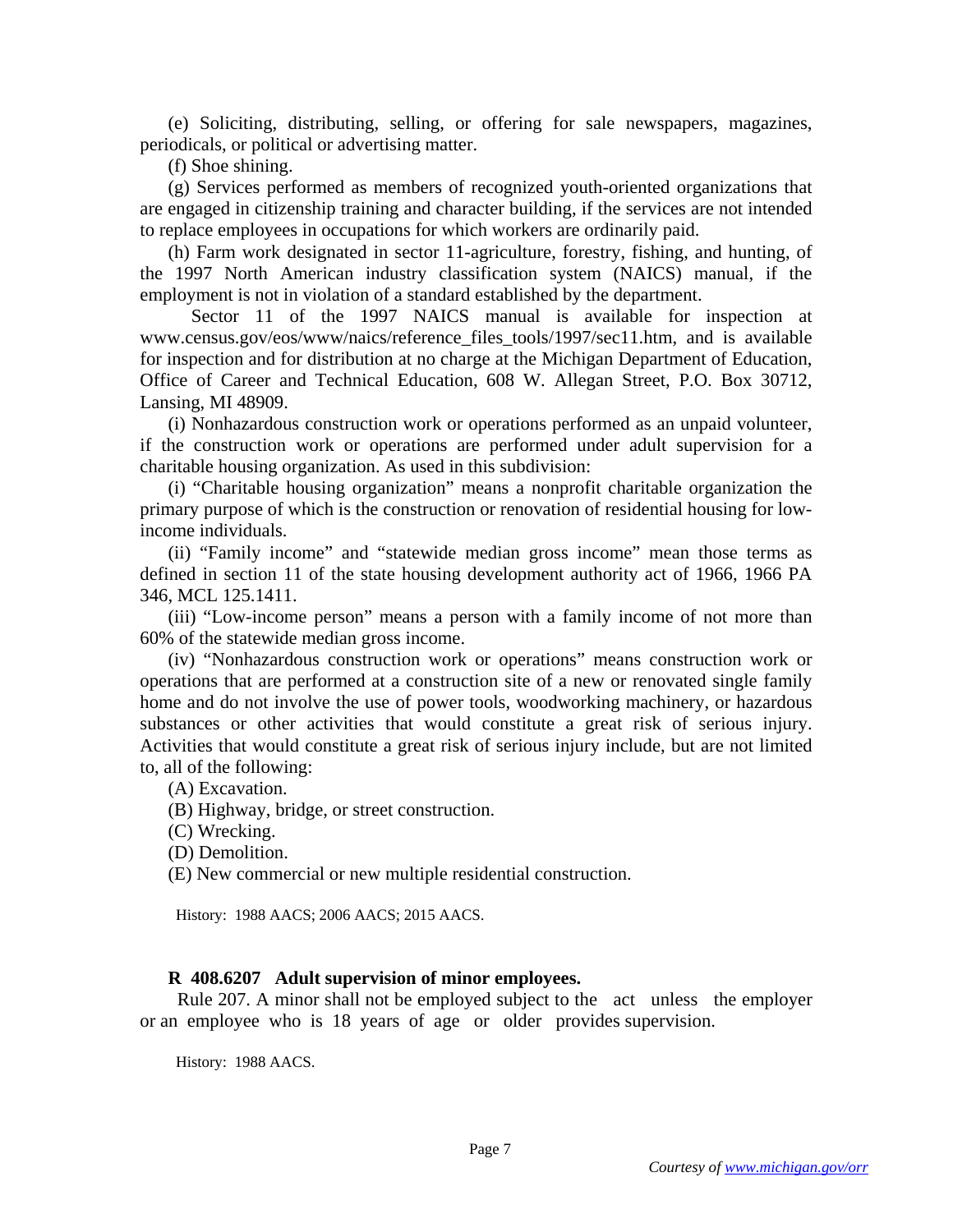**R 408.6208 Prohibited occupations; construction; excavation; roofing; wrecking; demolition; ship-breaking operations; working with explosive materials, hazardous substances, radioactive substances, respiratory equipment; working in a confined space; machine operation and maintenance; operating special equipment; working with power-driven hoisting apparatus; occupations requiring use of motor vehicle.** 

Rule 208. (1) A minor less than 16 years of age shall not be employed in any occupations in a construction operation, as defined in R 408.6203(d), to include repair or the cleanup of a construction site.

(2) A minor shall not be employed in any occupation involving construction work; additions; improvements; excavating; highway, bridge, and street construction; roofing, as defined in R 408.6203(d), or wrecking; demolition; or ship-breaking operations.

(3) A minor shall not be employed in any occupation in or about plants or establishments which manufacture or store explosive materials or articles containing explosive materials, as defined in R 408.6203(m), including ammunition exceeding .60 caliber in size, except where both of the following criteria are met:

(a) None of the work performed in the area involves the mixing, transportation, handling, or use of explosive materials.

(b) The minor's work area is separated from the hazardous area by the distance prescribed for inhabited buildings in table 1, or the minor's work area is separated from the hazardous area by an earthen bank not less than 8 feet in height.

(4) Table 1 reads as follows:

Distances for Storage of Explosives

| Explosives g   |                           | Distance in feet when storage is barricaded b,c,d,e |                               |                            |                                   |  |
|----------------|---------------------------|-----------------------------------------------------|-------------------------------|----------------------------|-----------------------------------|--|
| Over           | Pounds Pounds<br>not over | From<br>inhabited<br><b>Buildings</b>               | From<br>passenger<br>railways | From<br>public<br>highways | Separation<br>of maga-<br>zines f |  |
| $\overline{2}$ | 5                         | 70                                                  | 30                            | 30                         | 6                                 |  |
| 5              | 10                        | 90                                                  | 35                            | 35                         | 8                                 |  |
| 10             | 20                        | 110                                                 | 45                            | 45                         | 10                                |  |
| 20             | 30                        | 125                                                 | 50                            | 50                         | 11                                |  |
| 30             | 40                        | 140                                                 | 55                            | 55                         | 12                                |  |
| 40             | 50                        | 150                                                 | 60                            | 60                         | 14                                |  |
| 50             | 75                        | 170                                                 | 70                            | 70                         | 15                                |  |
| 75             | 100                       | 190                                                 | 75                            | 75                         | 16                                |  |
| 100            | 125                       | 200                                                 | 80                            | 80                         | 18                                |  |
| 125            | 150                       | 215                                                 | 85                            | 85                         | 19                                |  |
| 150            | 200                       | 235                                                 | 95                            | 95                         | 21                                |  |
| 200            | 250                       | 255                                                 | 105                           | 105                        | 23                                |  |
| 250            | 300                       | 270                                                 | 110                           | 110                        | 24                                |  |
| 300            | 400                       | 295                                                 | 120                           | 120                        | 27                                |  |
| 400            | 500                       | 320                                                 | 130                           | 130                        | 29                                |  |
| 500            | 600                       | 340                                                 | 135                           | 135                        | 31                                |  |
| 600            | 700                       | 355                                                 | 145                           | 145                        | 32                                |  |
| 700            | 800                       | 375                                                 | 150                           | 150                        | 33                                |  |
| 800            | 900                       | 390                                                 | 155                           | 155                        | 35                                |  |
| 900            | 1,000                     | 400                                                 | 160                           | 160                        | 36                                |  |
| 1,000          | 1,200                     | 425                                                 | 170                           | 165                        | 39                                |  |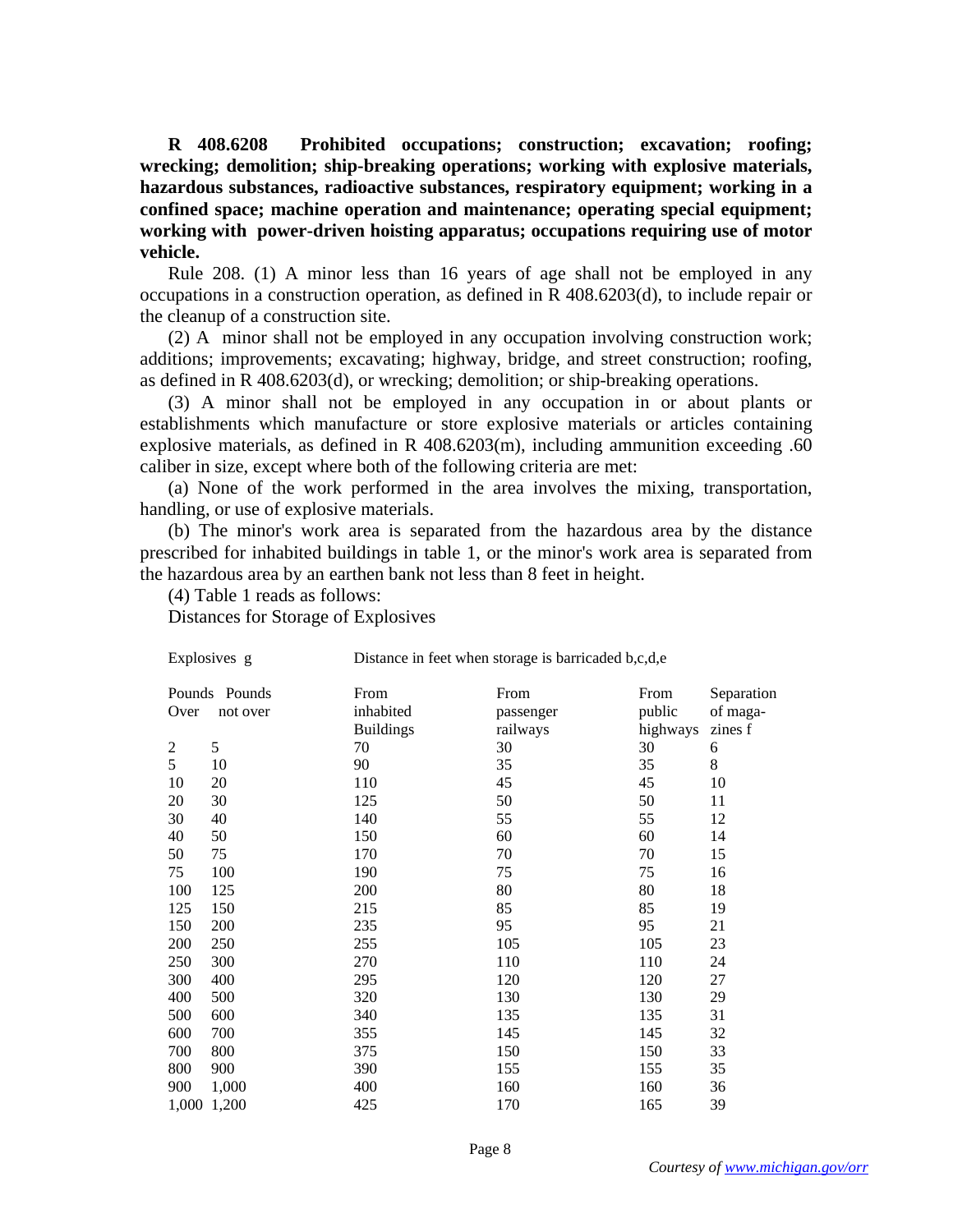| 1,200 1,400     | 450   | 180   | 170 | 41  |
|-----------------|-------|-------|-----|-----|
| 1,400 1,600     | 470   | 190   | 175 | 43  |
| 1,600 1,800     | 490   | 195   | 180 | 44  |
| 1,800 2,000     | 505   | 205   | 185 | 45  |
| 2,000 2,500     | 545   | 220   | 190 | 49  |
| 2,500 3,000     | 580   | 235   | 195 | 52  |
| 3,000 4,000     | 635   | 255   | 210 | 58  |
| 4,000 5,000     | 685   | 275   | 225 | 61  |
| 5,000 6,000     | 730   | 295   | 235 | 65  |
| 6,000 7,000     | 770   | 310   | 245 | 68  |
| 7,000 8,000     | 800   | 320   | 250 | 72  |
| 8,000 9,000     | 835   | 335   | 255 | 75  |
| 9,000 10,000    | 865   | 345   | 260 | 78  |
| 10,000 12,000   | 875   | 370   | 270 | 82  |
| 12,000 14,000   | 885   | 390   | 275 | 87  |
| 14,000 16,000   | 900   | 405   | 280 | 90  |
| 15,000 18,000   | 940   | 420   | 285 | 94  |
| 18,000 20,000   | 975   | 435   | 290 | 98  |
| 20,000 25,000   | 1,055 | 470   | 315 | 105 |
| 25,000 30,000   | 1,130 | 500   | 340 | 112 |
| 30,000 35,000   | 1,205 | 525   | 360 | 119 |
| 35,000 40,000   | 1,275 | 550   | 380 | 124 |
| 40,000 45,000   | 1,340 | 570   | 400 | 129 |
| 45,000 50,000   | 1,400 | 590   | 420 | 135 |
| 50,000 55,000   | 1,460 | 610   | 440 | 140 |
| 55,000 60,000   | 1,515 | 630   | 455 | 145 |
| 60,000 65,000   | 1,565 | 645   | 470 | 150 |
| 65,000 70,000   | 1,610 | 660   | 485 | 155 |
| 70,000 75,000   | 1,655 | 675   | 500 | 160 |
| 75,000 80,000   | 1,695 | 690   | 510 | 165 |
| 80,000 85,000   | 1,730 | 705   | 520 | 170 |
| 85,000 90,000   | 1,760 | 720   | 530 | 175 |
| 90,000 95,000   | 1,790 | 730   | 540 | 180 |
| 95,000 100,000  | 1,815 | 745   | 545 | 185 |
| 100,000 110,000 | 1,835 | 770   | 550 | 195 |
| 110,000 120,000 | 1,855 | 790   | 555 | 205 |
| 120,000 130,000 | 1,875 | 810   | 560 | 215 |
| 130,000 140,000 | 1,890 | 835   | 565 | 225 |
| 140,000 150,000 | 1,900 | 850   | 570 | 235 |
| 150,000 160,000 | 1,935 | 870   | 580 | 245 |
| 160,000 170,000 | 1,965 | 890   | 590 | 255 |
| 170,000 180,000 | 1,990 | 905   | 600 | 265 |
| 180,000 190,000 | 2,010 | 920   | 605 | 275 |
| 190,000 200,000 | 2,030 | 935   | 610 | 285 |
| 200,000 210,000 | 2,055 | 955   | 620 | 295 |
| 210,000 230,000 | 2,100 | 980   | 635 | 315 |
| 230,000 250,000 | 2,155 | 1,010 | 650 | 335 |
| 250,000 275,000 | 2,215 | 1,040 | 670 | 360 |
| 275,000 300,000 | 2,275 | 1.075 | 690 | 385 |

#### Notes to Table

Note a. All types of blasting caps in strengths through No. 8 shall be rated at 1 1/2 (0.68 kg) of explosives per 1,000 caps.

Note b. "Barricaded" means that a building containing explosives is effectually screened from a magazine, building, railway, or highway, either by a natural barricade or by an artificial barricade of such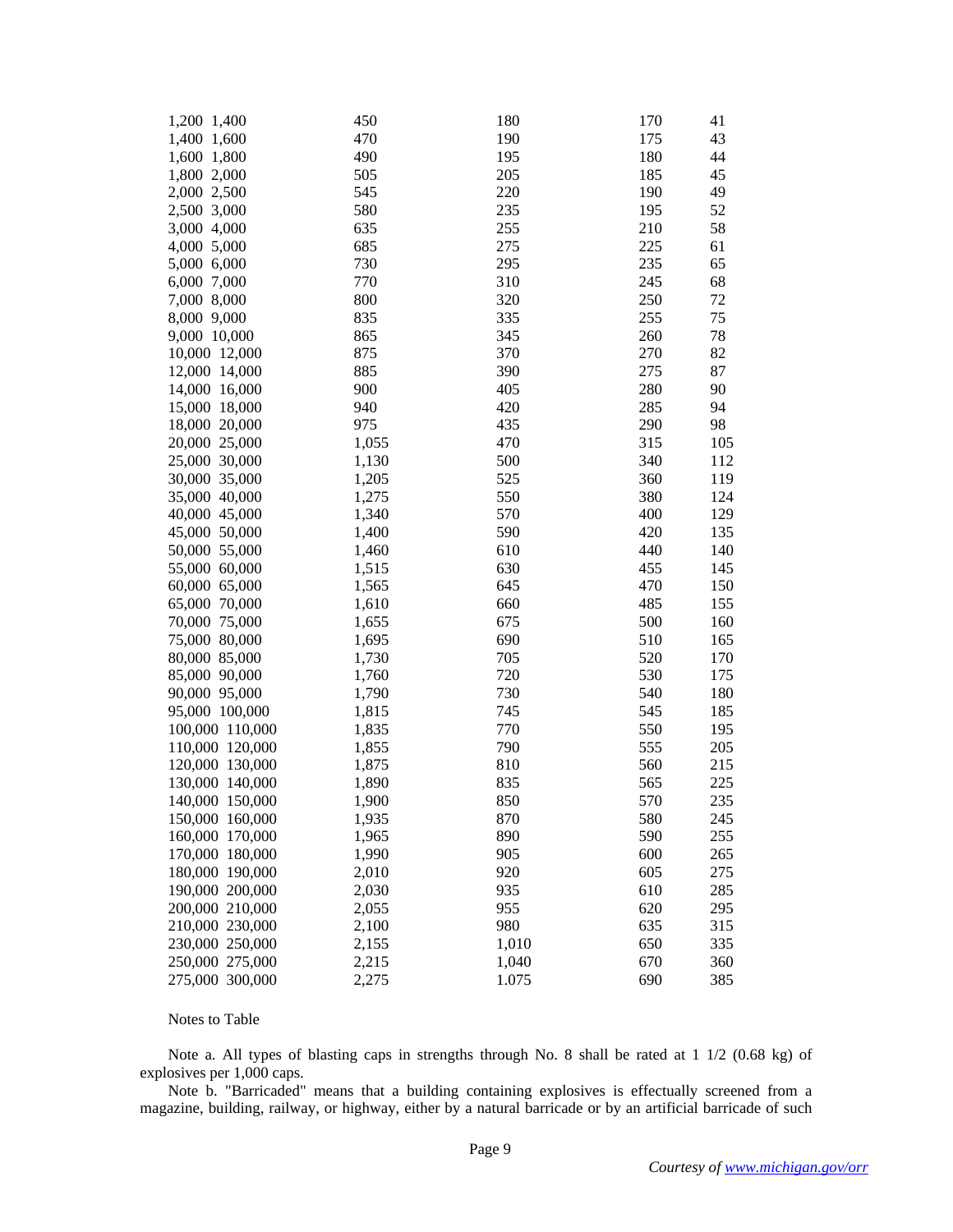height that a straight line from the top of any sidewall of the building containing explosives to the eave line of any magazine or building, or to a point 12 feet (3.66 m) above the center of a railway or highway, will pass through such intervening or artificial barricade.

Note c. "Artificial barricade" means an artificial mound or revetted wall of earth of a minimum thickness of 3 feet (0.92 m).

Note d. "Natural barricade" means natural features of the ground, such as hills or timber of sufficient density that the surrounding exposures which require protection cannot be seen from the magazine when the trees are bare of leaves.

Note e. When a building containing explosives is not barricaded, the distances shown in Table 1 shall be doubled.

Note f. When 2 or more storage magazines are located on the same property, each magazine shall comply with minimum distances specified from inhabited buildings, railways, and highways, and, in addition, they shall be separated from each other by not less than the distances shown for "Separation of magazines," except that the quantity of explosives contained in cap magazines shall govern in regard to the spacing of the cap magazines from magazines containing other explosives. If any 2 or more magazines are separated from each other by less than the specified "Separation of magazines" distances, then such 2 or more magazines, as a group, shall be considered as 1 magazine, and the total quantity of explosives stored in such group shall be treated as if stored in a single magazine located on the site of any magazine of the group and shall comply with the distances specified from other magazines, inhabited buildings, railways, and highways.

Note g. This table applies only to the manufacture and permanent storage of commercial explosives. It is not applicable to the transportation of explosives or any handling or temporary storage necessary or incident thereto. It is not intended to apply to bombs, projectiles, or other heavily encased explosives.

Note h. 1 pound  $= 0.454$  kg; 1 foot  $= 0.305$  m.

(5) A minor shall not be employed in any occupation involving the use of or exposure to hazardous substances, as defined in R 408.6204(a).

(6) A minor shall not be employed to work in any workroom in which any of the following occurs:

(a) Radium is stored or used in the manufacture of self-luminous compounds.

(b) A self-luminous compound, as defined in R 408.6205(h), is made, processed, packaged, stored, used, or worked on.

(c) Incandescent mantles made from fabric and solutions containing thorium salts are manufactured, processed, or packaged.

(d) Other radioactive substances are present in the air in average concentrations exceeding 10% of the maximum permissible concentrations in the air recommended for occupational exposure as set forth in the 40-hour week column of table 1 of the national committee on radiation protection report no. 22, entitled "Maximum Permissible Body Burdens and Maximum Permissible Concentrations of Radionuclides in Air and in Water for Occupational Exposure," June 5, 1959, which is adopted by reference in these rules and is available for inspection and for distribution at no charge at the Michigan Department of Education, Office of Career and Technical Education, 608 W. Allegan Street, P.O. Box 30712, Lansing, MI 48909.

 This report may be purchased from the National Council on Radiation Protection and Measurements, 7910 Woodmont Avenue, Suite 400, Bethesda, MD 20814-3095, at a cost of \$20.00.

(7) A minor shall not be employed in any occupation which requires the use of respiratory equipment, as defined in  $R$  408.6205(g).

(8) A minor under 16 years of age shall not be employed in any occupation involving work in a confined space, as defined in R 408.6203(c).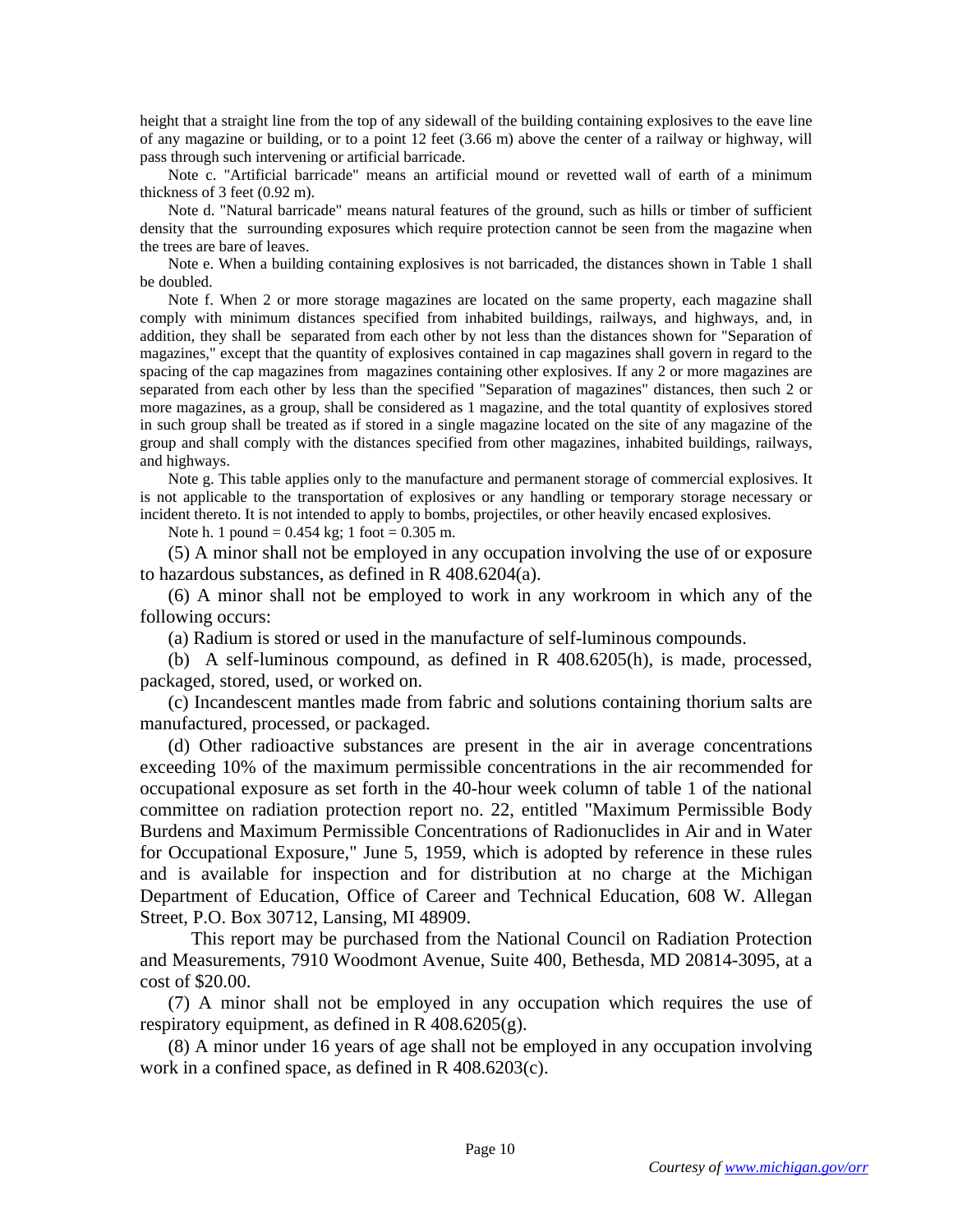(9) A minor shall not be employed in any occupation involving the operations, setup, repair, adjustment, oiling, or cleaning of any of the following machines:

(a) Power-driven woodworking machinery, as defined in R 408.6205(e).

(b) Power-driven metal-forming, metal-punching, and metal-shearing machines, as defined in R 408.6205(c).

(c) Power-driven bakery machines, as defined in R 408.6205(a).

(d) Power-driven paper products machinery, as defined in R 408.6205(d).

(e) Power-driven saws.

(f) Power-driven meat-processing machines, as defined in R 408.6205(b).

(10) A minor shall not operate, or assist in the operation of, including the starting, stopping, adjusting, feeding, or any other activity involving physical contact with, any of the following machines:

(a) Trencher or earth-moving equipment.

(b) Tractors exceeding 20 power-take-off horsepower, including connecting or disconnecting an implement or any of its parts to or from such a tractor; except that minors 16 to 17 years of age who are provided operating instructions from their employers may operate such tractors.

(11) A minor shall not be employed in work which involves any of the following activities:

(a) The operation of a power-driven hoisting apparatus, including an elevator, power industrial truck, crane, derrick, or hoist, except for the operation of an unattended automatic operation passenger elevator.

An employer may apply for a deviation for 16- and 17-year-old minors to operate a motorized hand truck and low-lift platform truck, as defined in R 408.6204(c) and (f), in accordance with R 408.6303.

(b) Riding on a manlift or on a freight elevator, except for a freight elevator which is operated by an assigned operator.

(c) Assisting in the operation of a crane, derrick, or hoist as traditionally performed by crane hookers, crane chasers, hookers-on, riggers, rigger helpers, and similar occupations.

(12) A minor under 16 years of age shall not work under equipment or machinery which has been elevated by a hoist, jack, blocks, or hydraulic power system.

(13) A minor shall not be employed in any occupation which requires the operation of a motor vehicle on any public road or highway, except when such operation is occasional and incidental to the minor's primary work activities and if all of the following requirements are complied with:

(a) The gross vehicle weight does not exceed 6,000 pounds.

(b) The operation is restricted to daylight hours.

(c) The minor holds a state license valid for the type of motor vehicle operation involved in the job performed and has completed a state-approved driver education course.

(d) The vehicle is equipped with a seat belt or similar device for the driver and for each helper, and the employer has instructed each minor that such belts or other devices must be used.

(e) The operation does not involve the transporting of passengers or the towing of vehicles.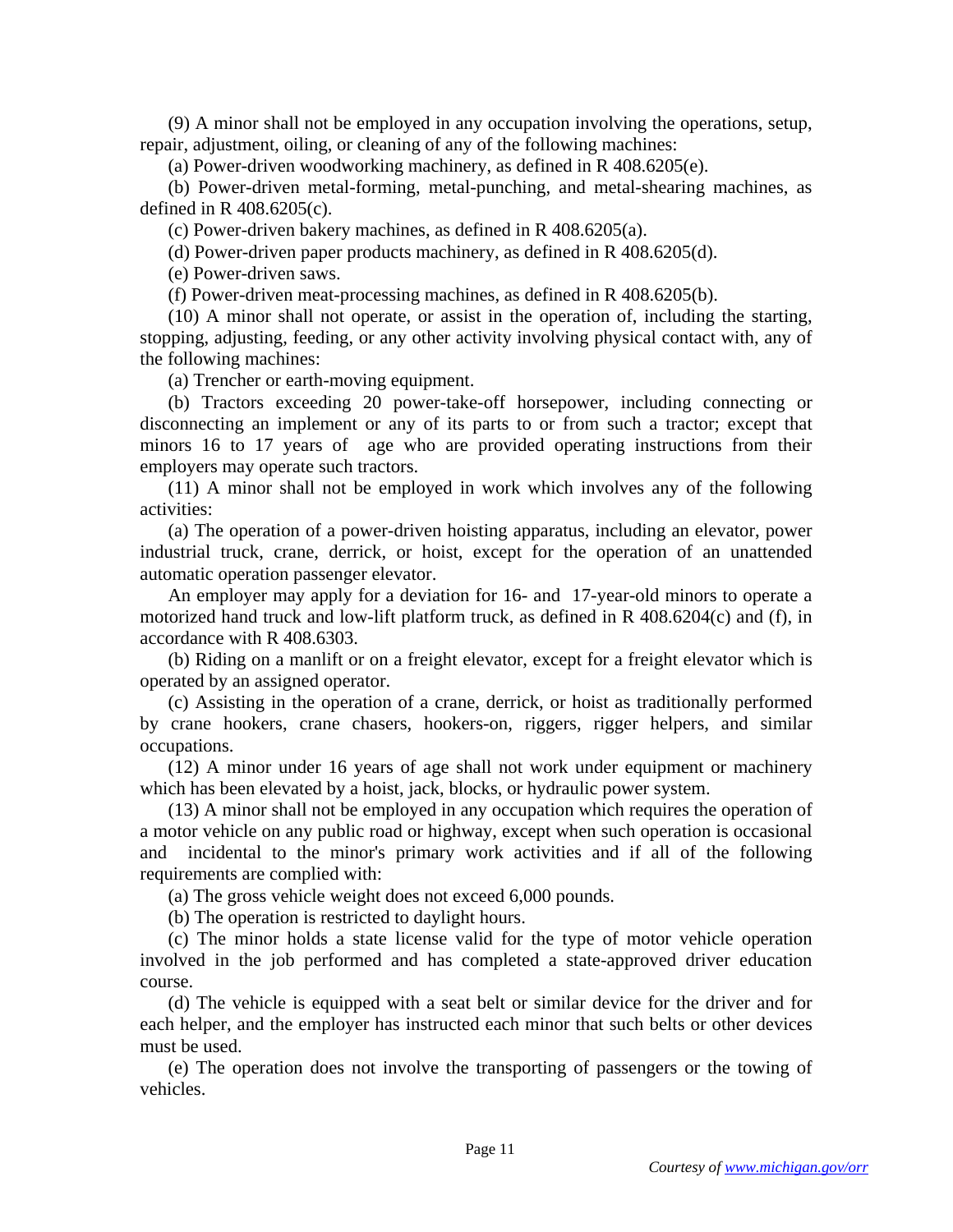(14) A minor shall not be employed as an outside helper on any motor vehicle on a public highway.

History: 1988 AACS; 2003 AACS; 2006 AACS; 2015 AACS.

**R 408.6209 Prohibited occupations; manufacture of brick, tile, and kindred products; welding and heat treating; brazing and soldering; tanning; logging and sawmilling; mining; working in foundry; operating lawn care equipment; working in slaughtering or meat-packing establishments; working from ladders or scaffolding; firefighting.** 

Rule 209. (1) A minor shall not be employed in any occupation involving exposure to the manufacturing of clay construction products, as defined in R 408.6203(b), or of silica refractory products, as defined in R 408.6205(i).

(2) A minor under 16 years of age shall not be employed to directly engage in welding or cutting with gas, arc, or resistance methods.

(3) A minor under 16 years of age shall not be employed to directly engage in heat treating, brazing, or soldering, except for soldering with a hand-held soldering gun or iron.

(4) A minor shall not be employed to directly engage in any aspect of the tanning process.

(5) A minor shall not be employed in any occupation, as defined in R 408.6204(h), in connection with logging or in the operation of any sawmill, lath mill, shingle mill, or cooperage stock mill, as defined in R 408.6204(j).

(6) A minor shall not be employed in any operation in or around a mine or quarry, as defined in R 408.6204(k).

(7) A minor under 16 years of age shall not be employed in any occupation involving ore reduction process, the casting of metals, or other activities with direct exposure to blast furnaces.

(8) A minor under 16 years of age shall not be employed in any occupation involving the operation of power-driven lawn mowers or cutters.

(9) A minor shall not be employed in occupations in or about slaughtering and meatpacking establishments, rendering plants, or wholesale, retail, or service establishments, as defined in R 408.6204(i).

(10) A minor under 16 years of age shall not be employed in any occupation requiring the use of ladders, scaffolds, or their substitutes.

(11) A minor shall not be employed to engage in the extinguishment of fires, except that a minor who is 16 or 17 years of age may be employed for forest fire suppression on fire control mop-up work in a crew organization under the direct supervision of a crew or line fire boss.

History: 1988 AACS; 2015 AACS.

# **PART 3. DEVIATIONS FROM ESTABLISHED STANDARDS OR FROM LEGAL HOURS OF EMPLOYMENT FOR 16- AND 17-YEAR-OLD MINORS**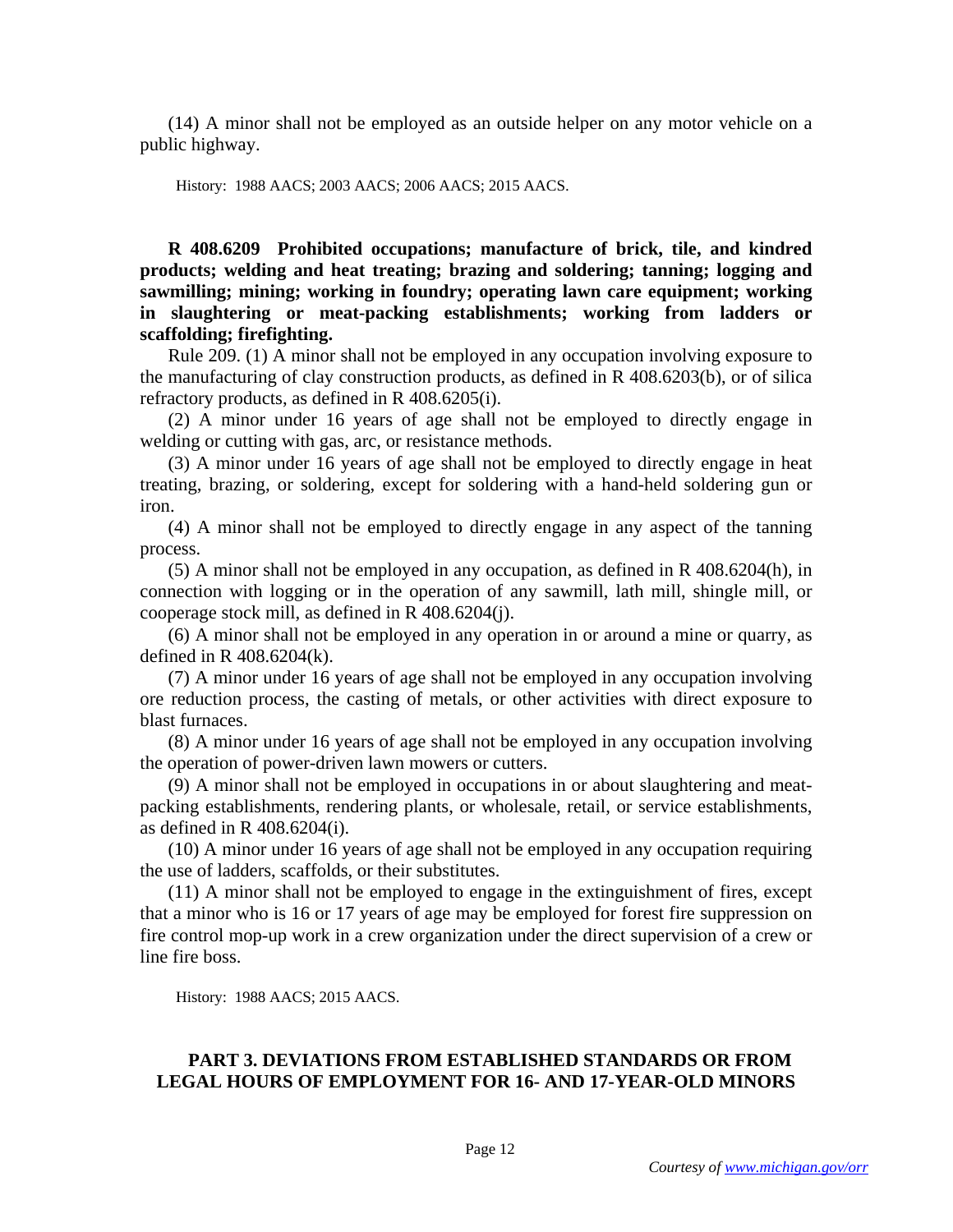## **R 408.6301 Definitions.**

Rule 301. As used in this part:

(a) "Act" means 1978 PA 90, as amended, MCL 409.101 et seq.

(b) "Community" means a group of people having common interests who live in the same locality.

(c) "Department" means the department of education.

(d) "Deviation" means a variance from the established hours or hazardous occupations granted by the department to a specific employer or individual.

(e) "Family hardship" means a condition whereby the economic well-being of the household in which a minor resides is dependent upon the earnings of the minor.

History: 1988 AACS; 2015 AACS.

## **R 408.6302 Application for deviation from legal hours of employment.**

Rule 302. (1) An employer seeking approval to employ minors age 16 and older beyond the hours prescribed in the act shall file an application for a deviation from the legal hours of employment with the department.

(2) An application for a deviation shall include all of the following information:

(a) The name and address of the employer.

(b) The name and title of the person filing the application.

(c) An indication of the work schedule for hours to be worked before 6 a.m. and after 10:30 p.m. when school is in session and before 6 a.m. and after 11:30 p.m. when school is not in session.

(d) The address where the work is to be performed.

(e) A statement of the type of business.

(f) Verification that all of the following shall be maintained by the employer:

(i) Written permission of the parent or guardian for the minor to work the hours requested.

(ii) Records certifying that the work week does not exceed 24 hours if the minor is a student in school and school is in session.

History: 1988 AACS; 2003 AACS; 2006 AACS; 2014 AACS.

### **R 408.6303 Application for deviation from hazardous occupation standards.**

 Rule 303. (1) An employer seeking approval to employ minors age 16 and older in an occupation determined to be hazardous shall file an application for a deviation from a hazardous occupation with the department.

 (2) An application for a deviation shall include all of the following information:

(a) The name and address of the firm.

(b) The name and title of the person filing the application.

- (c) The name, address, and date of birth of the minor.
- (d) The school the minor is attending, if the minor is attending school.

(e) The address where the work is to be performed.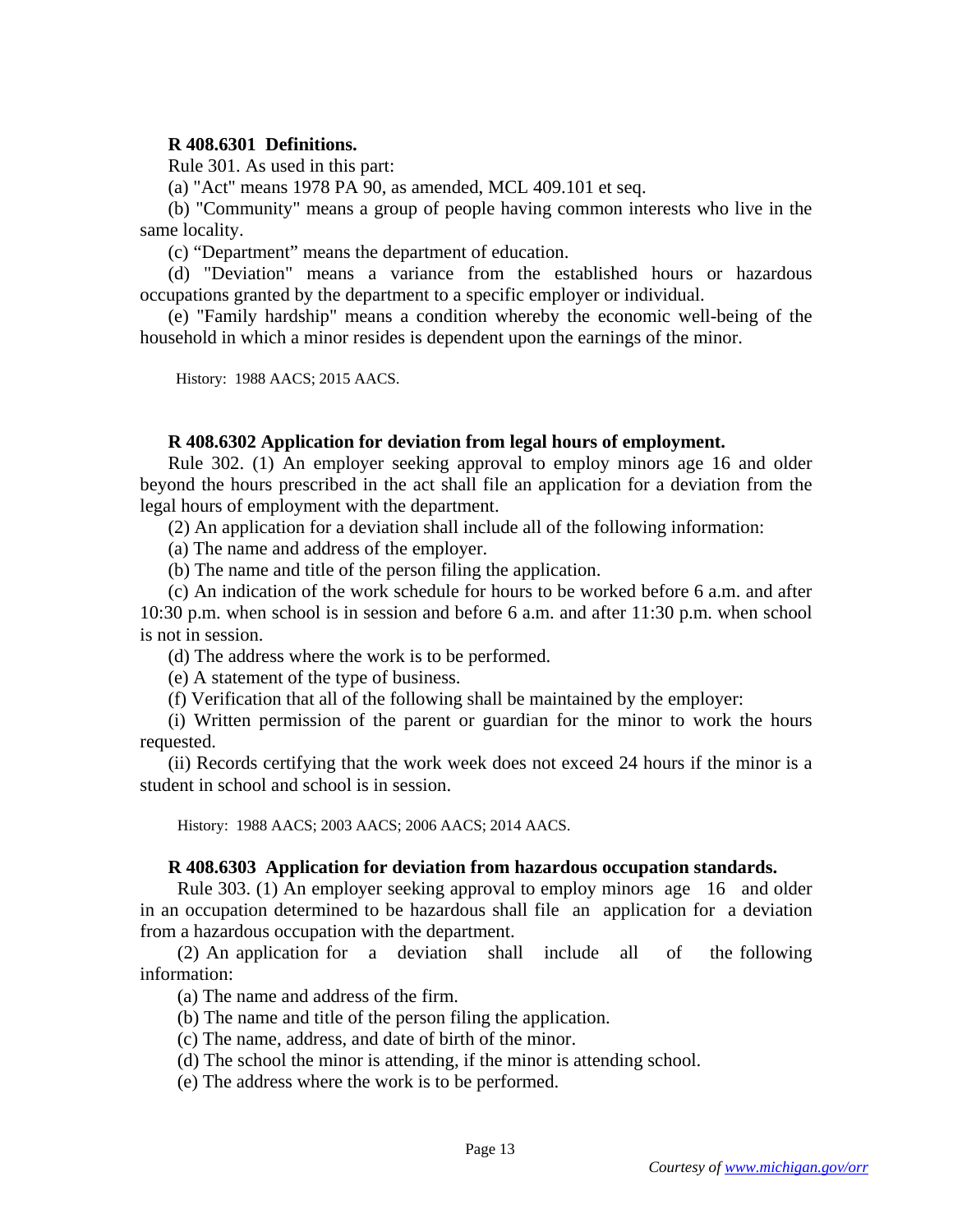(f) A specification of the standard, or portion thereof, from which the applicant seeks a deviation.

(g) A statement of the type of business.

 (h) A statement detailing how approval of the deviation will be in the best interests of the minor. The statement may include, but is not limited to, an indication that the minor is not attending school or that the request is based upon a family hardship.

 (i) A statement indicating any training the minor has received in the proposed type of employment, including a copy of the certification of successful completion of the training program if certification was given.

(j) The maximum hours to be worked on a daily and weekly basis.

 (k) A statement of how the safety, health, and personal well-being of the minor will be protected, including an assurance that all safety and health standards will be complied with and enforced by the employer.

(l) The written approval of the parent or guardian.

History: 1988 AACS; 2003 AACS; 2006 AACS.

### **R 408.6304 Effect of deviation.**

Rule 304. A deviation shall take effect on the date issued.

History: 1988 AACS; 2003 AACS.

#### **R 408.6305 Notice of granting of deviation to applicant and employees.**

 Rule 305. (1) The department, upon granting a deviation, shall notify, by mail, the applicant of the granting of the deviation, including the terms and conditions thereof.

 (2) An employer, upon receiving notice that a deviation has been granted, shall notify the affected employees of the granting of the deviation by giving to them a copy of the deviation to be presented to the school work permit office for the purpose of securing a work permit.

History: 1988 AACS.

#### **R 408.6306 Deviation modification, renewal, denial, or revocation.**

 Rule 306. (1) An employer may apply in writing to the department for a modification or renewal of a deviation issued under the act. The terms of a deviation may be modified upon written request from an employer and subsequent approval by the director.

 (2) The department may, on its own motion, proceed to deny, modify, or revoke a deviation subject to written notice to the employer and subject to the employer's right to request a hearing. The director shall conduct a hearing pursuant to chapter 4 of Act No. 306 of the Public Acts of 1969, as amended, being SS24.271 to 24.287 of the Michigan Compiled Laws.